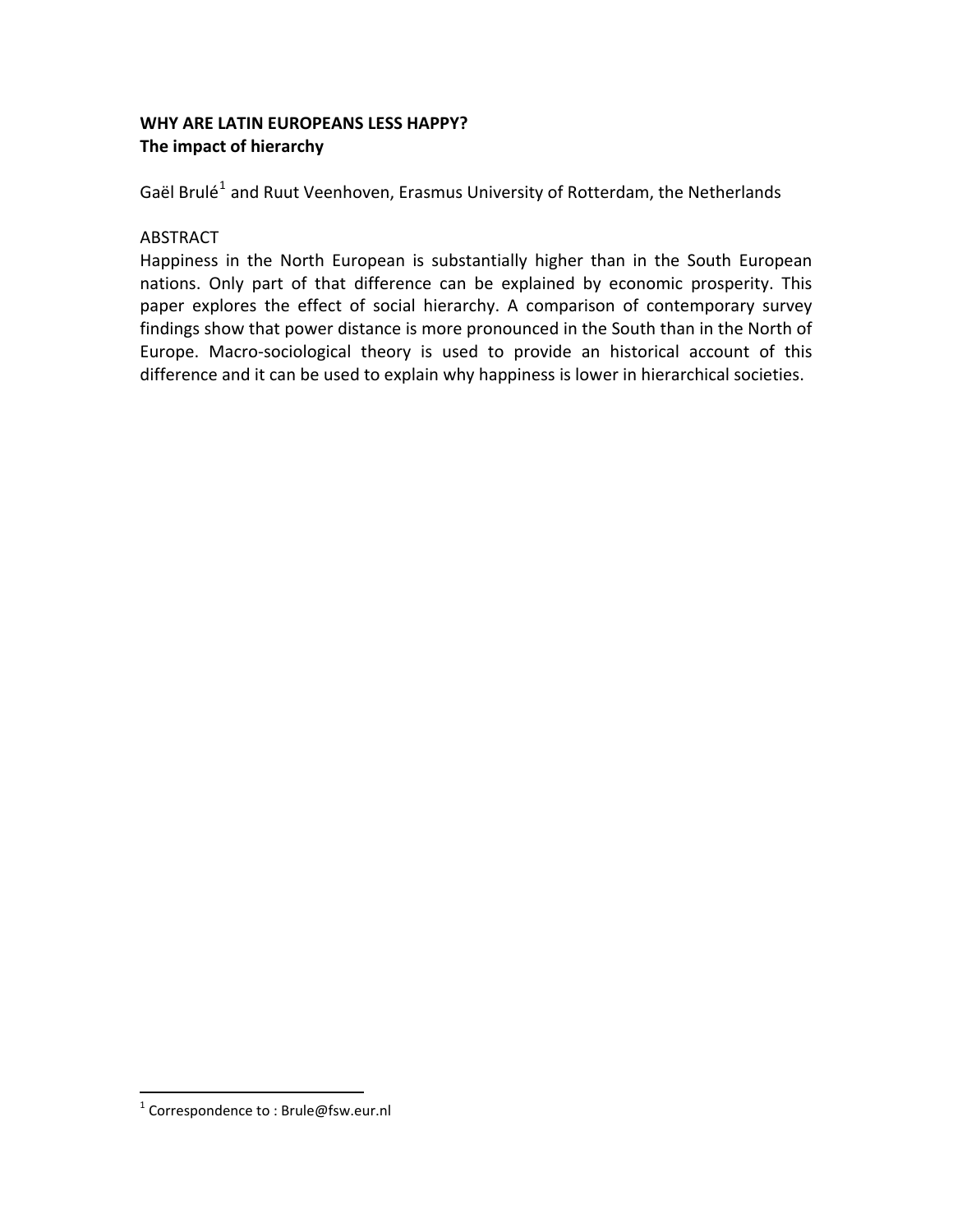### **1. Introduction**

Life in Mediterranean countries is often characterized by the term *dolce vita* (sweet life in Italian), which carries the idea of a pleasurable life in the sun, with good food and rich cultures enjoyed by friendly relaxed people. This stereotype fits the experience of tourists fairly well, but contradicts with the results of survey research on happiness. A look at the World Map of Happiness (Veenhoven 2010a) reveals that people live happier in the rainy north of Europe than in the sunny south. Why? Some possible answers to this question are explored in this paper.

We will begin this paper by explaining what we mean by 'happiness' and how we distinguish between 'Northern' and 'Southern' nations in Europe. Next, we will discuss the evidence for lower happiness in Southern Europe than in the North and consider the possibility of cultural measurement bias. We will then review possible explanations for this North South difference with a particular focus on social hierarchy. We will show that the more hierarchical cultures of the Southern European countries explains much of the lower happiness. Having established these facts, we theorise about origins of this difference, drawing on macro‐sociological theories.

# *Happiness*

The word 'happiness' is used in many ways. This paper is about happiness in the sense of 'life satisfaction'. Following Veenhoven (1984) we define happiness as *the degree to which someone evaluates the overall quality of his or her present 'life as a whole' positively.* In other words, how much one likes the life one lives.

When appraising how much we like our life, we draw on two sources of information: how well we feel generally, and how well our life‐as‐it‐is meets our standards of how‐life‐should‐be. These sub‐appraisals are referred to as the 'affective' and 'cognitive' components of happiness (Veenhoven 2009). In this paper we consider both overall happiness and these components. Accordingly we measure each of the happiness variants.

# *Measurement of happiness*

Thus defined, happiness is something we have in mind and things we have in mind can be assessed through questioning. Questions on happiness can be framed in many ways, directly or indirectly, using single or multiple items. An overview of acceptable questions is available in the collection 'Measures of Happiness' of the World Database of Happiness (Veenhoven 2010b).

*Overall happiness*: A commonly used survey question is: 'Taking all together, how satisfied or dissatisfied are you with your life as a whole these days?', Please answer by ticking a number between 0 to 10, where 0 stands for most 'dissatisfied' and 10 for most 'satisfied'. Responses to equivalent questions of this kind are gathered in the collection 'Happiness in Nations' of the World Database of Happiness (Veenhoven 2010c). This set of data yields comparable information on average happiness in 143 nations over the years 2000 to 2009. These data are also included in the data file 'States of Nations'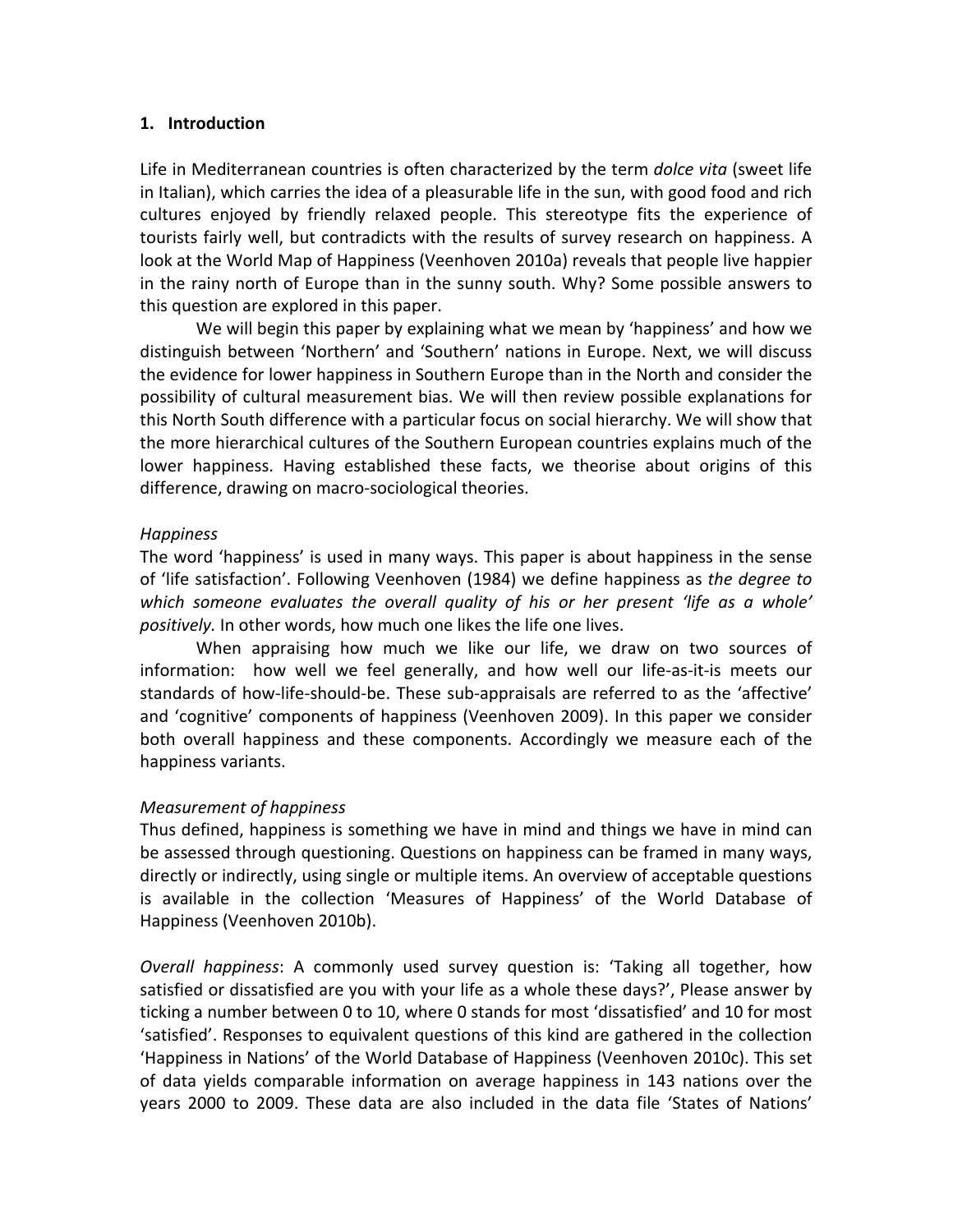(Veenhoven 2010d), which we used in this study. The variable name is HappinessLSBW10.11\_2000.09.

*Mood:* The affective component of happiness was measured in the Gallup World Poll (Gallup 2009) using responses to a series of 14 questions about how the interviewee felt the day before the interview had felt yesterday. Typical questions were whether one felt 'depressed', 'stressed' or conversely had felt 'well rested' and 'smiled a lot' yesterday. Respondents could answer 'yes' or 'no'. Using these responses, we calculated an affect balance score per nation, subtracting the percentage of reported negative feelings from the percentage of reported positive feelings per nation. The variable name in the data file States of Nations is: HappinessYesterdayABS\_2006.08.

*Contentment:* The cognitive component of happiness was measured using a question found in the European Quality of life Survey (Anderson et al. 2009). This question reads: 'On the whole my life is close to how I would like it to be'. Answers were rated on a 5‐ step scale ranging from 'strongly agree' to 'strongly disagree'. The variable name in data file States of Nations is: HappinessLifeFitsWants5\_2007.

### *North‐South*

In this analysis of European nations 'Northern' countries will include Scandinavia (Denmark, Norway, Sweden, Finland and Iceland) and the Netherlands. 'Southern' countries denote the following Mediterranean countries: Portugal, Spain, France, Italy and Greece. North European Germany, Poland and the Baltic countries are left out because average happiness in these nations is still influenced by war and regime change in the past century. The South European Balkan countries were not included for the same reason.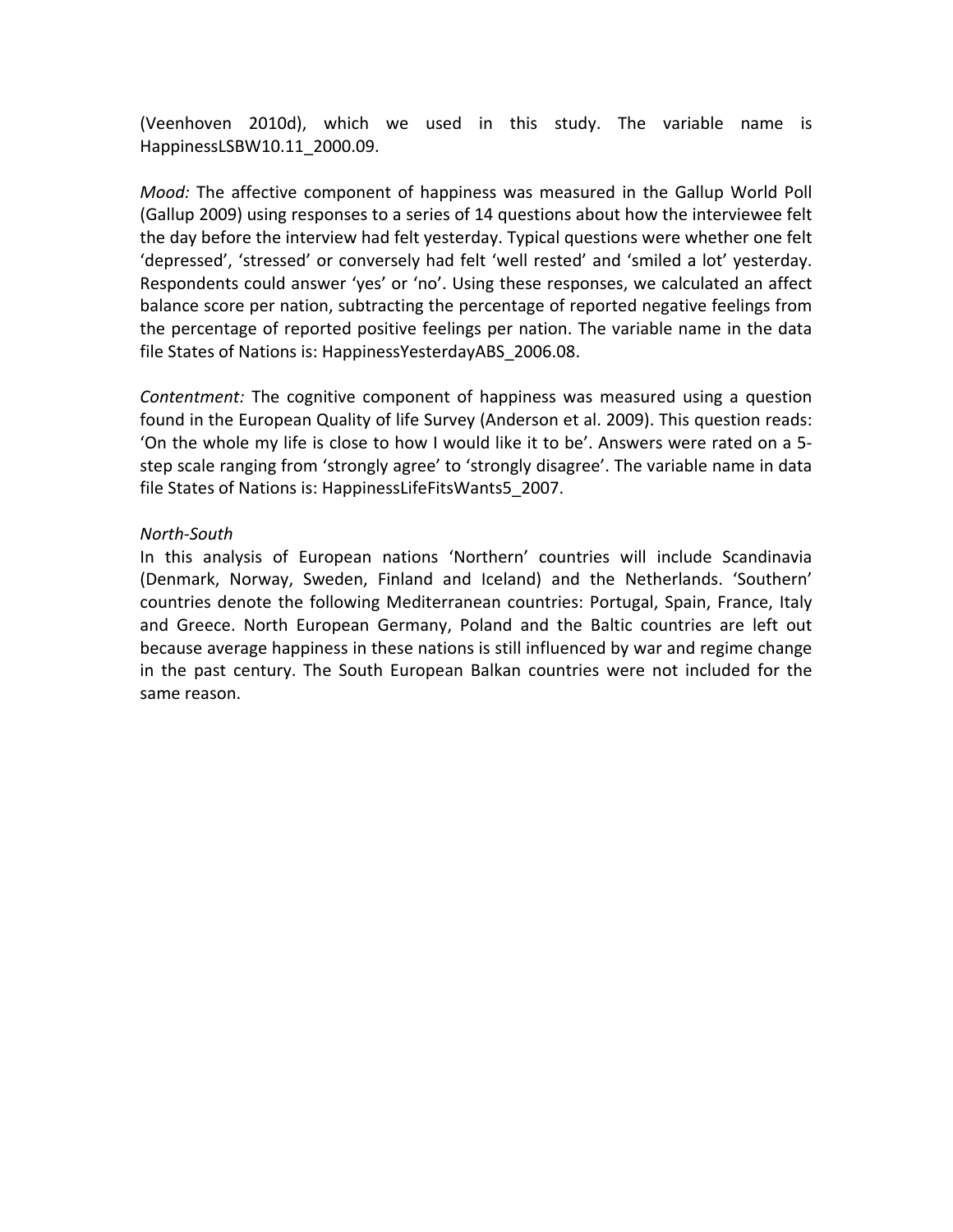### **2. Are Latin people really less happy?**

Let us now take a closer look at average happiness in the Northern and Southern countries of Europe. The differences in overall happiness and its components between Northern and Southern European nations are presented in table 1. There is a consistent difference: inhabitants of South European nations are clearly less satisfied with their life as a whole, they feel less well affectively and are see a greater difference between how their life is and how they want it to be.

# Table 1 about here

This difference in the appreciation of life as a whole is paralleled by similar differences in satisfaction with particular life‐domains, some of which are presented in [Table](#page-15-0) 2.

#### Table 2 about here

### *Cultural measurement bias?*

These counterintuitive results have raised suspicion about the comparability of happiness across cultures. Several possible sources of cultural measurement bias have been suggested.

One possibility could be that the words used in survey questions have different connotations in latinate languages than in germanic languages. Yet several arguments plea against this explanation. One is that the survey questions in [Table](#page-14-0) 1 used various words, particularly in the 14 questions about yesterday's mood. Another counter indication is that no such divide between North and South appears in the International Happiness Scale Interval Study (Veenhoven 2009), where native speakers are asked to rate numerical equivalents of verbal response options, such as 'very happy'.

Another possible explanation is that national response tendencies play us false and in this context, Ostroot and Snyder (1985) have suggested that French cynicism results in lower responses to questions about happiness than those given in the US, while both the French and the American respondents may feel equally well. If so, we can expect that the difference will be less pronounced in the responses to questions about yesterdays affect, since this is closer to the respondent's direct experience and the affect balance score does not involve an encompassing judgement. Yet [Table](#page-14-0) 1 does not show such a difference.

Any such cultural measurement bias must reflect in the low correlation of average happiness with objective living conditions, if these measures merely tap hot air, scores on them will not be coupled with e.g. economic affluence and respect for human rights in nations. Yet cross-national research shows the reverse, about 80% of the differences in average happiness in nations can be explained by a handful of objective societal characteristics, see for example Ott (2010). So if cultural measurement bias is involved at all, the bias must be limited. The issue of cultural measurement bias is discussed in more detail in Veenhoven 1993 chapter 5/2.1.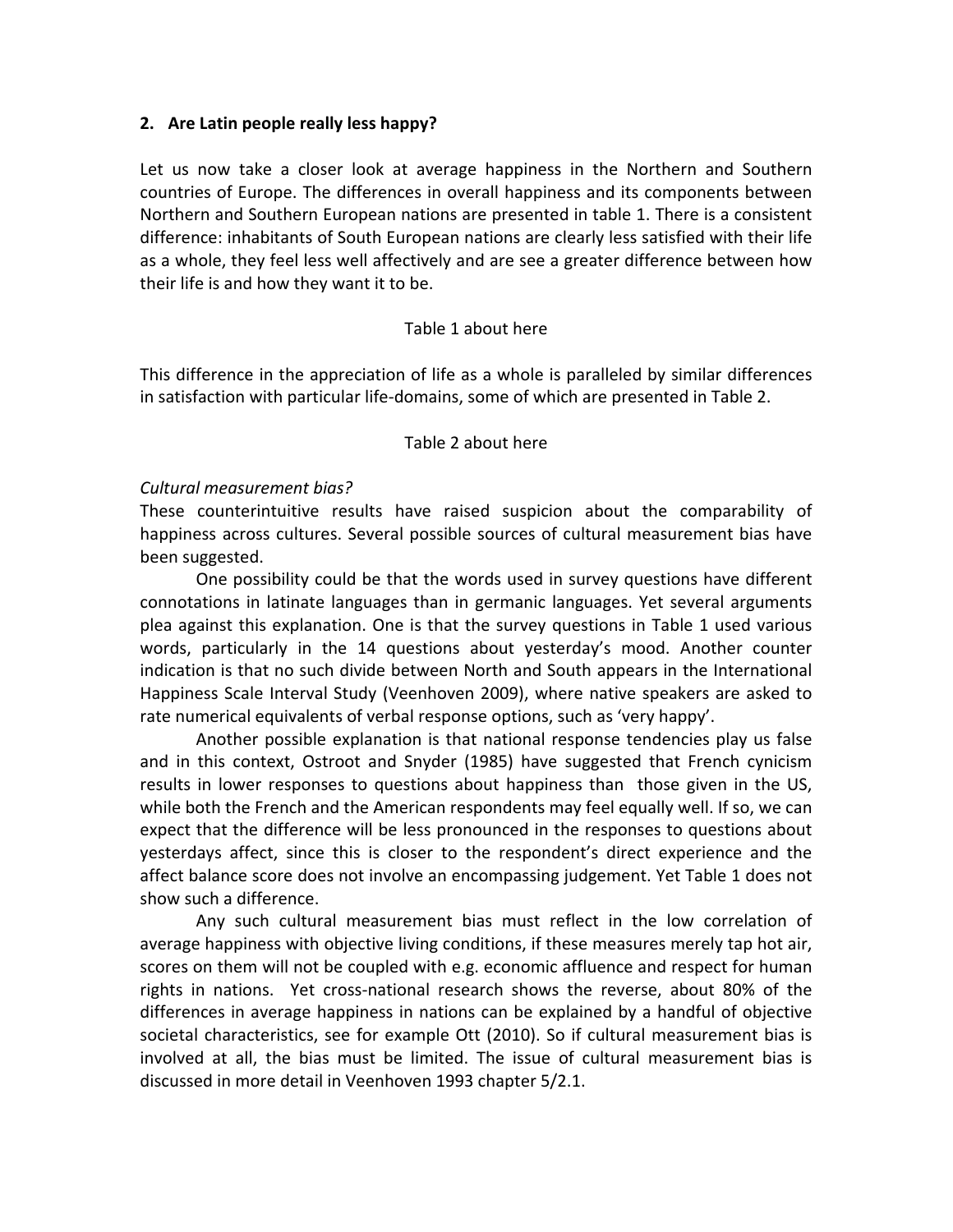### **3. Why are people less happy in Latin countries?**

Comparative research on happiness shows typically that people live happiest in the most modern nations of this world, see for example Inglehart et. al. (2008) and Berg & Veenhoven (2010). To what extent can this explain the difference discussed here? The most comprehensive indicator of modernity of nations is their economic prosperity, and this is commonly measured using the indicator buying power per capita. For that purpose we used variable RGDP\_2005 from the data file 'States of Nations'. A plot of happiness versus buying power in industrialised countries is given in figure 1.

 As we can see from figure 1, average happiness ranges from 5,7 (Portugal) to 8,3 (Denmark). The circles highlight the difference between Southern and Northern Europeancountries on both variables; the difference in happiness is great, while the difference in affluence is relatively small.

When looking at the regression line, one can also see that the difference in economic affluence accounts for only a small part of the difference in happiness. Almost all Northern countries stand above the line whereas the Southern countries almost all stand below the line. In other words, Northern European countries are happier than expected when looking at their buying power per capita and Southern European countries less happy than expected according to the same standard. So, economic affluence is only part of the story.

# Figure 1 about here

What other factors can be involved? A look in the literature shows that happiness in nations also depends on the degree of freedom societies allow their members (Veenhoven 2000), on the degree to which citizens trust each other (Helliwell 2003) and on the quality of government within that society (Ott 2010). A common effect seems to be that these societal conditions add to the chance that citizens find a way of life that fits their nature. In terms of institutional economy: this societal constellation adds to the 'optimal allocation' of human resources.

Societies can limit individual choice in several ways. One way is by setting normative constraints on self direction. This is typically the case in collectivistic cultures and happiness is indeed lower in nations where collectivistic values prevail than in nations where individualist values rank highest (Veenhoven 1999). Likewise, happiness is lower in nations where men and women have to meet traditional gender roles in contrast to nations where female emancipation has led to a more varied repertoire of life style options (Bjornskov et. al. 2007).

A related factor, not yet considered in much detail, is the degree of 'hierarchy' in a society. Social hierarchy involves differences in power and prestige. Power differences will evidently reduce a person's self-direction, the more power other people have over you, the lower the chance that you can live the way you would like. Differences in prestige will also reduce self direction in a more subtle way: if other people are held in much higher esteem than you are, you will be less self confident and therefore less apt to go your own way. Bay (1970) refers to this limitation as 'psychological (un)freedom' .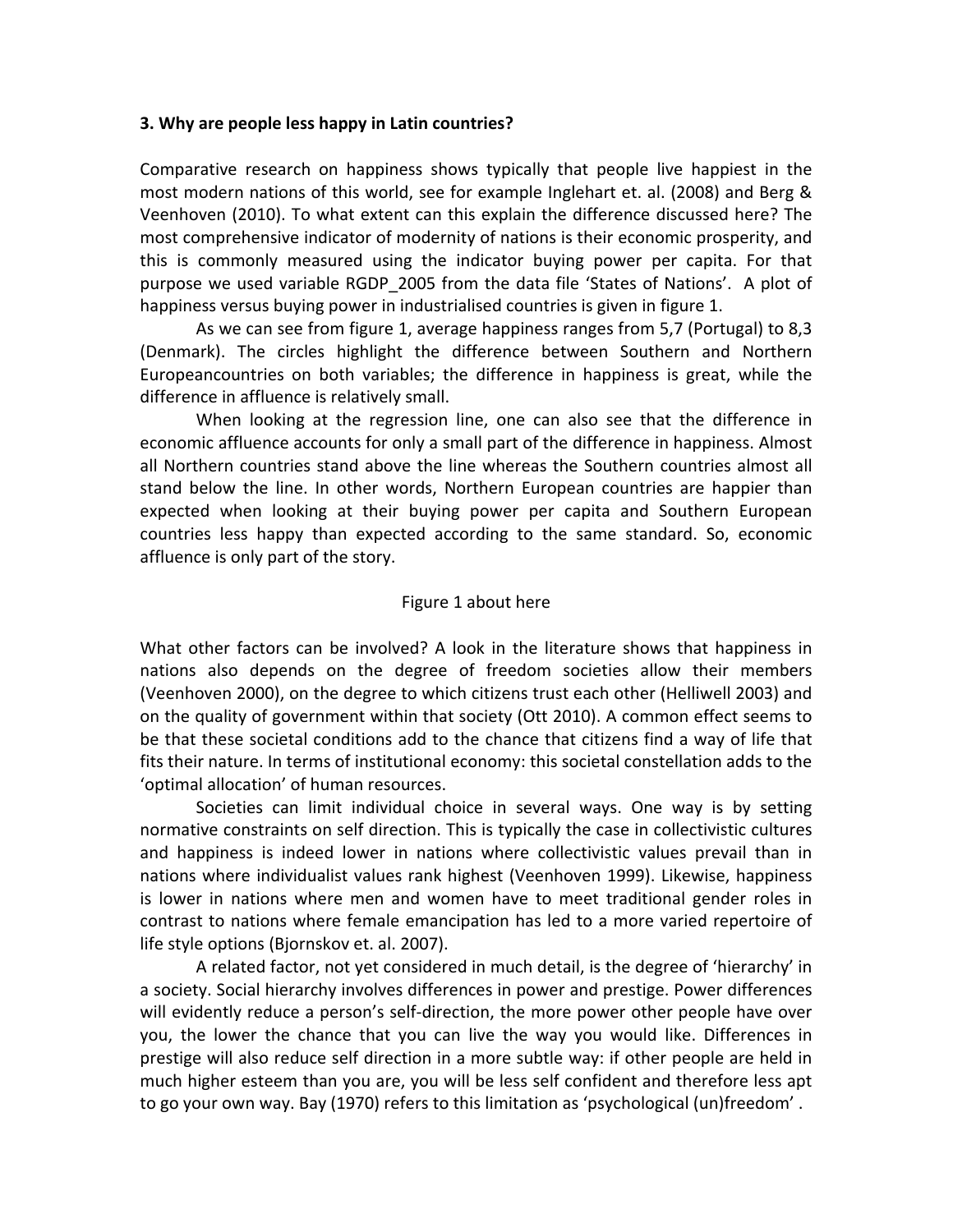Let us see whether hierarchy can indeed explain the difference found in happiness between the North and the South of Europe, and if so, to what extent.

#### *Hierarchy*

Social 'hierarchy' involves differential access to power and prestige. Hierarchy exists in all social institutions, though not to an equal degree. Hierarchy is typically more pronounced in institutions such as the army and work organizations, than within in the family and groups such as sport clubs. The degree of hierarchy in these institutions varies across societies and there is also societal difference in the degree to which these hierarchies converge.

#### *Indicators of hierarchy in nations*

Hierarchy as such is not easily measurable, at least not at the level of nations. In this study we used four indicators. The first was the amount of hierarchy inhabitants perceived to exist in their country. The second indicator was the degree to which people felt that they were being controlled by others. The third indicator was the degree to which hierarchy was morally accepted. The fourth indicator was the Hofstede's (1994) Power Distance Index (PDI), which is used to depict both the degree of hierarchy actually perceived to exist and the degree of hierarchy deemed desirable. Therefore, this last indicator summarizes the previous items.

*Perceived power difference:* In the context of the GLOBE study in 62 societies (House at. al. 2004: 537‐9) middle managers were asked to rate their agreement with the following statements: 1) In this society, followers are expected to obey their leader without question, 2) In this society, power is concentrated at the top. 3) In this organization, subordinates are expected to obey their boss without question, and 4) In this organization a person's influence is primarily based on one's ability and contribution to the organization. Agreement was rated on a numerical scale, ranging from little (1) to much (7) power distance. The highest average score was observed in Morocco (5,8) and the lowest in Denmark (3,9). The variable code in data file States of Nations is PracticePowerDistance\_1996.

*Perceived fate control:* Another indicator of hierarchy in nations is the degree to which citizens perceive they are in control of their situation; the less control citizens perceive they have, the more hierarchical their society is likely to be. The World Values Survey (Inglehart 2000) contains several questions on this matter, two of which concern control in the workplace and one is about control of one's life in general.

The first question on self‐direction at work reads: 'Thinking of your job, do you often or occasionally feel that you are being taken advantage of or exploited, or do you never have this feeling?' 1: often; 2: sometimes; 3: never. Responses to this question are available for 16 nations. The variable is taken from the World Values Survey (question C032)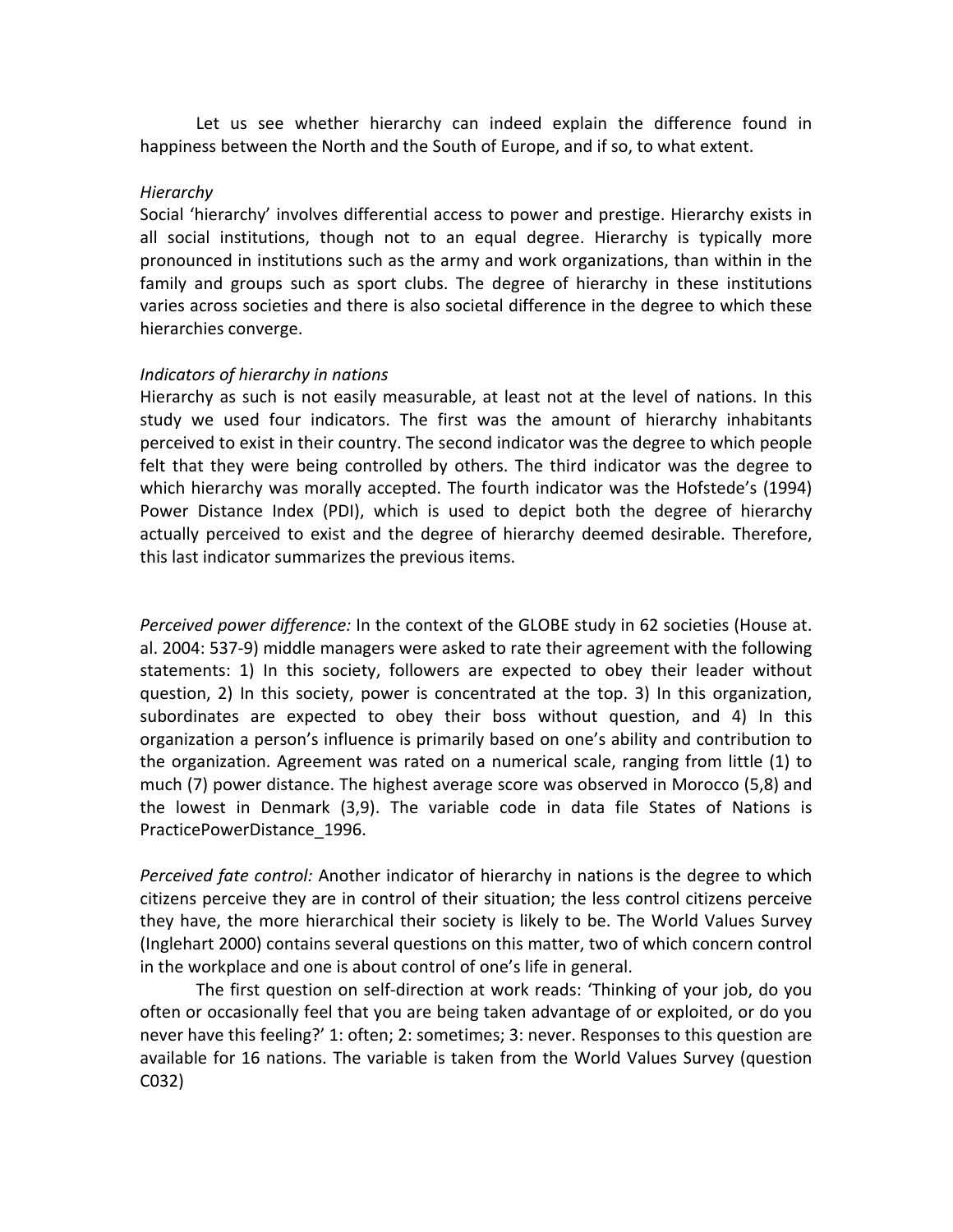A second question concerns perceived freedom at work and reads: 'How free are you to make decisions in your job?' 1: not at all; 10: a great deal. Responses to this question are available for 41 nations. The variable code in data file States of Nations is FreeWork\_1990s.

The question about control in life in general reads 'Some people feel they have completely free choice and control over their lives, while other people feel that what they do has no real effect on what happens to them. Please use this scale where 1 means "none at all" and 10 means "a great deal" to indicate how much freedom of choice and control you feel you have over the way your life turns out'. This variable is available for 63 nations and is labelled as FreeLife 1990s in the data file States of Nations.

*Approval of hierarchy:* One source of data on the social approval of hierarchy is the above mentioned GLOBE study in which middle managers has first rated how much power distance exists in their society and organization. Subsequently they rated how much distance they feel *should be* in their society and organization, in response to the same four topics. Desired distance was again rated on a numerical scale ranging from not desired (1) to much desired (7). Scores ranged from 2,04 in Columbia to 3,65 in South Africa (House 2004: 540). This variable is available for 56 nations. The variable code in States of Nations is ValuePowerDistance\_1996.

*Hofstede's Power Distance Index:* In the context of Hofstede's (1994) landmark study of work values in business organisations employees all over the world answered the following questions; 1) How frequently are employees afraid to express disagreement with their managers? 2) How would you describe the actual decision-making style of your boss (paternalistic, authoritarian vs. else) and 3) What decision‐making style would you prefer your boss to have? The first two questions depict actual hierarchy and the last approval of hierarchy. The summed Power Distance Index (PDI) summarizes the previous indicators by mixing perception and preference. The latest update of the Hofstede study covers 74 nations and regions (Hofstede & Hofstede 2005). Ratings are available in the 'States of Nations' data file as variable PowerDistance\_1965.2002.

#### *Happiness and perception of power distance*

When regressing life satisfaction versus practiced power distance in European countries, a negative trend exists ( $r = -0.32$ ) with a very large difference between the Northern and Southern countries, as the difference of average of the two sets of country covers 59% of the whole range of practice power distance, as highlighted in [Table](#page-16-0) 3.

# *Happiness and perceived control in nations*

Hierarchy is also reflected in an individuals perceived freedom at work as well as freedom in general and in perceived control in life, the less freedom and control individuals perceive in a country, the more hierarchical that society apparently is.

As shown on [Figure](#page-18-0) 2**Error! Reference source not found.**, there is a high correlation between happiness and freedom and control of one's life ( $r = +0.69$ ) and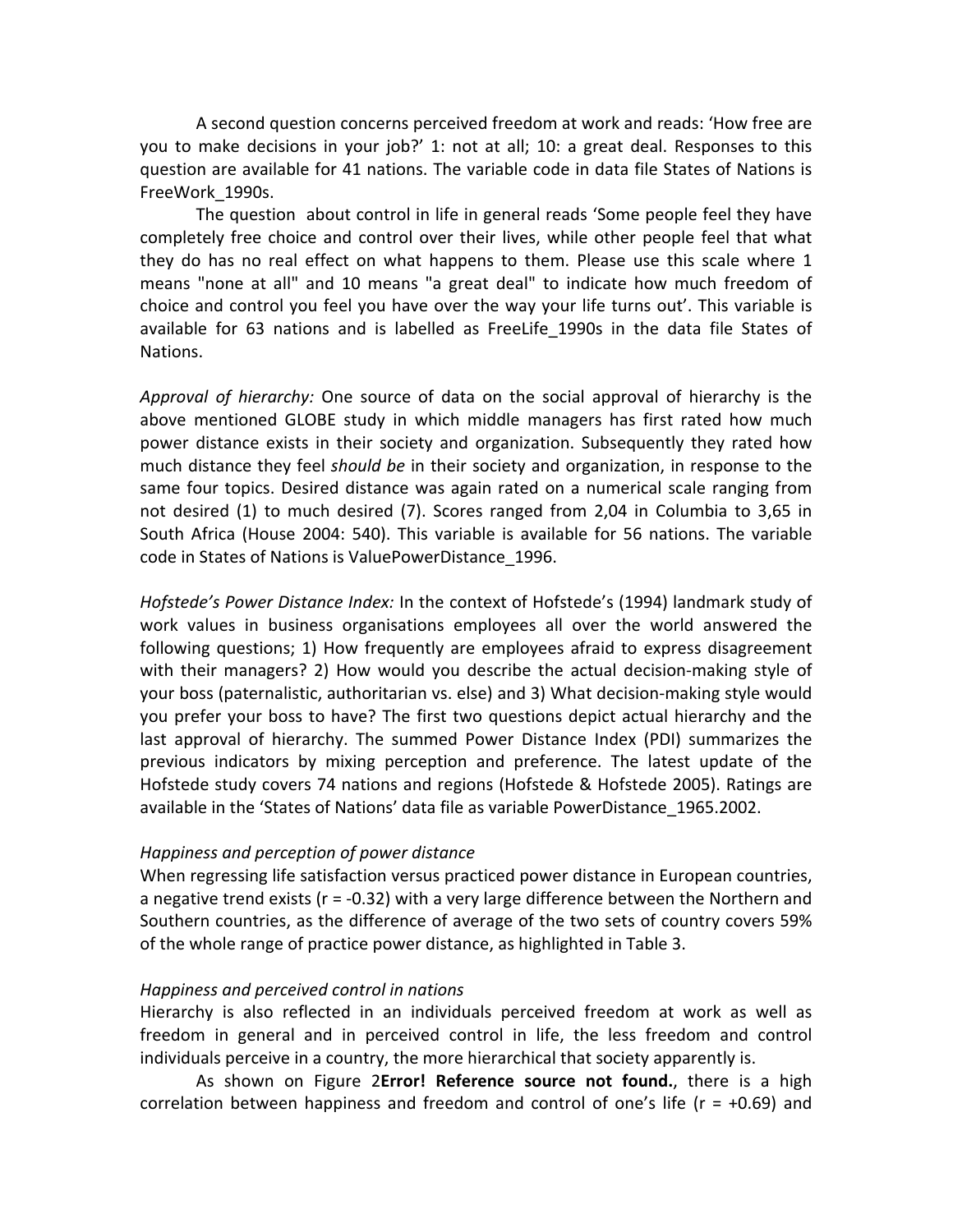with perceived freedom at work ( $r = +0.72$ ). As one could expect, the more freedom people feel they have, the happier they are. Once more we see that the difference between Northern and Southern Europe fits this general pattern. Both perceived individual freedom and happiness are higher in the Northern countries and both are lower in Southern countries.

This data corroborates well with the data from the World Values Survey of [Table](#page-16-0) [3](#page-16-0), where it appears that the freedom of choice in Northern Europe is about one point higher than in the South. Reduced individual freedom at work typically increases frustration at work and unhappiness. This is even more striking when looking at the percentages of people feeling exploited in their work, which represents more than half of Southern Europeans.

# Figure 2 about here

All this shows that the lower happiness found in Southern European countries is at least partly due to the greater levels of hierarchy that exist in these societies.

# *Happiness and acceptance of hierarchy in nations*

One might think that people in Southern countries value hierarchy and power distance more than in the North. Yet there is little difference in the valuation of the hierarchy between the South and the North. There is even a slightly greater preference for equality among Latin Europeans. Consequently, the difference between 'power distance as it is' and 'power distance as it should' is much larger in the South than in the North, which obviously entails frustration and unhappiness.

# *Happiness and PDI*

A similar pattern appears when happiness is plotted against Hofstede's Power Distance Index, as shown in

Figure 3 below, be it that the relation is now negative; the greater the perceived power distance in nations the less happy people are on average. Again the Northern European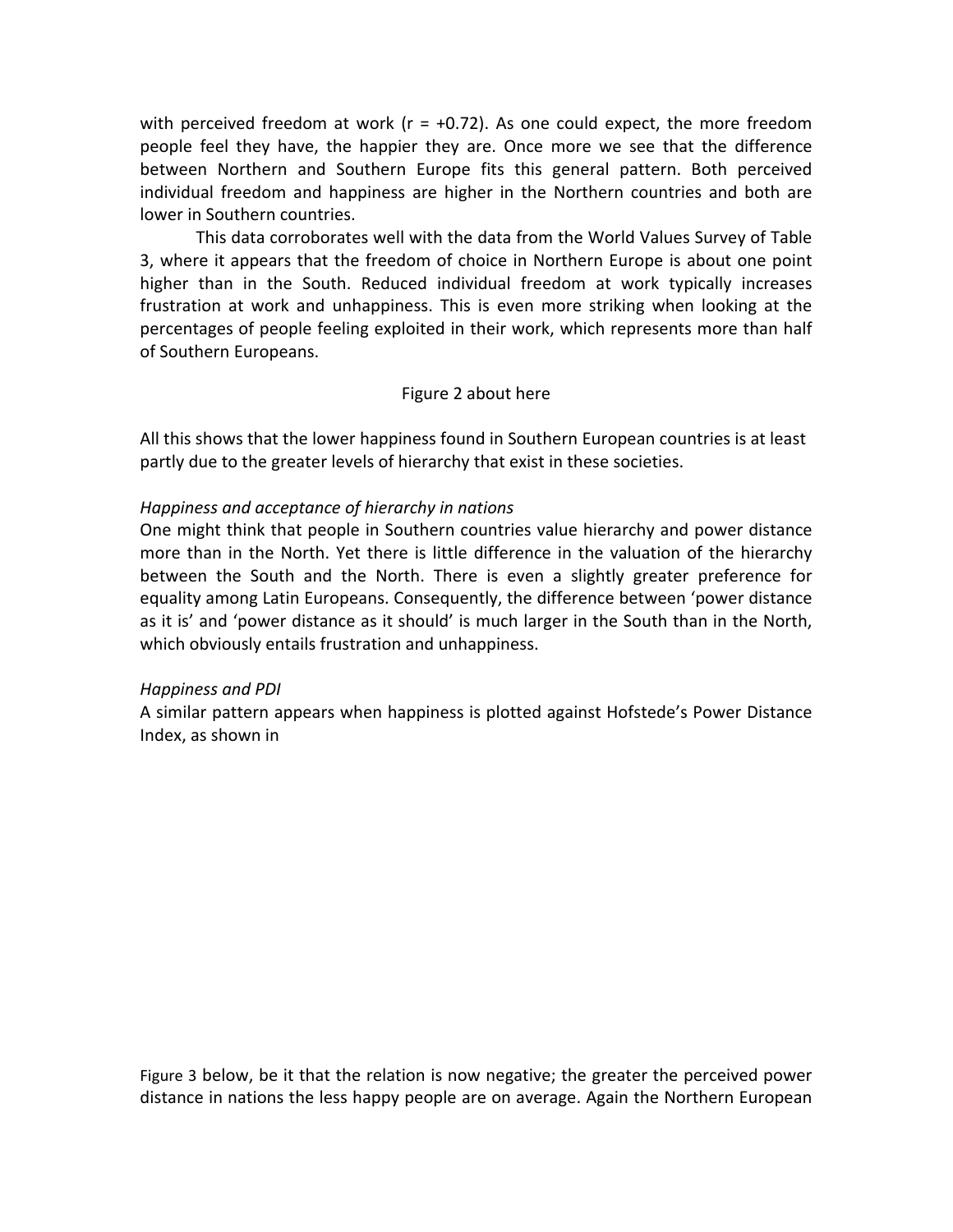countries stand out as egalitarian and happy, while in the Southern European nations combine a hierarchical orientation with relatively low happiness.

# Figure 3 about here

The main results in terms of acceptance of the hierarchy and perception of freedom in the two sets of countries are shown in table 3.

Table 3 about here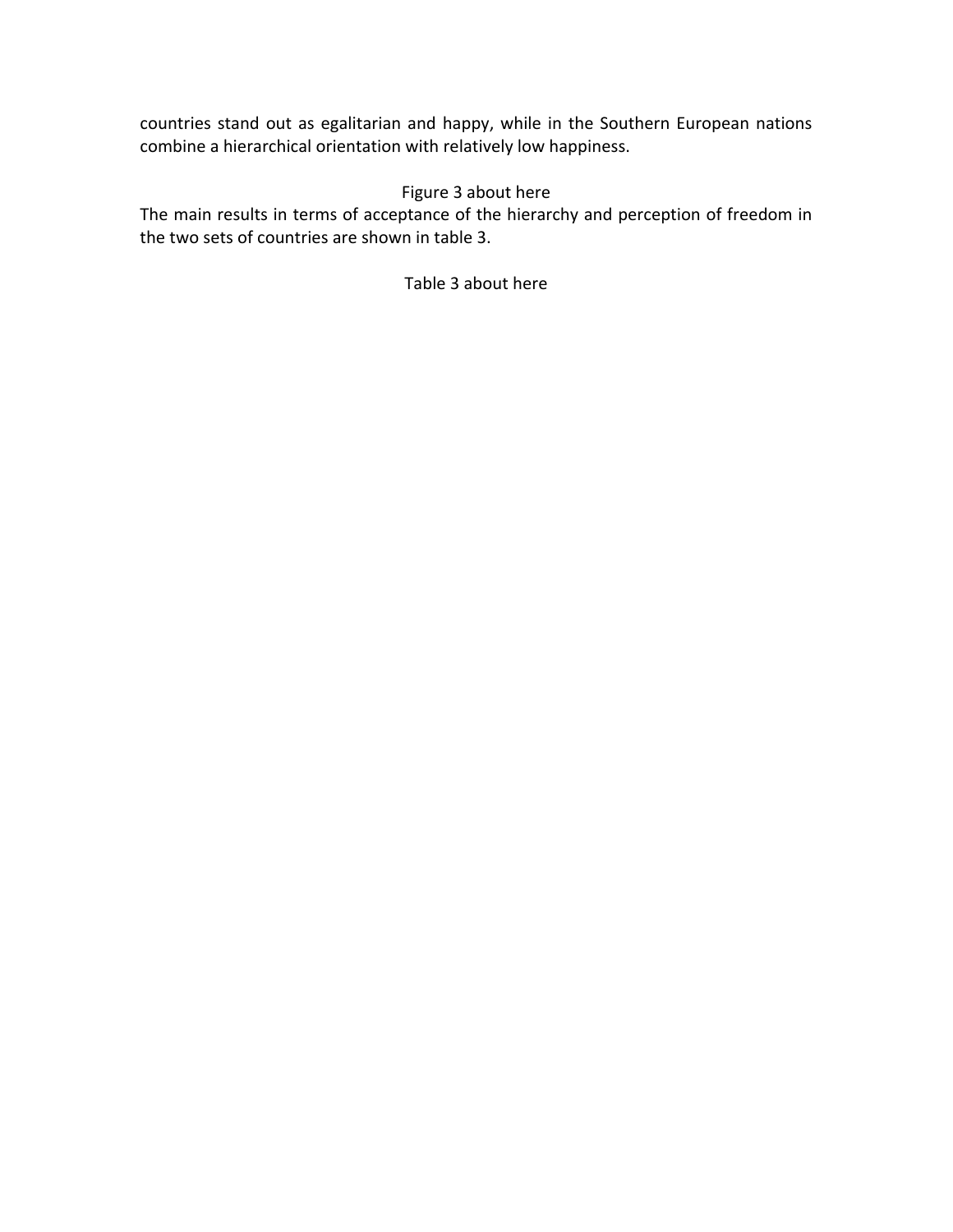### **4) Why are South European countries more hierarchical?**

Hierarchy exists in all societies, but the degree of inequality differs between societies. Various explanations have been proposed for these differences.

One line of explanation for societal differences in hierarchy focuses on the present and looks for contemporary drivers of hierarchy. A structural explanation in this context is that globalization is weakening the control of nation states, thereby giving free way to the powers of market capitalism. See for example Aghion & Williamson (1998). A related cultural explanation holds that growing individualism is undermining moral restraints to egoism and promoting self actualization at the cost of fellow man. See for example Elliott & Lemert (2006). Evident explanations for the North‐South difference at hand here do not come to our mind.

Another line of explanation focuses rather on the past and looks for antecedents of present day hierarchy. A structural theory of that kind holds that the growing division of labour is creating increasing mutual interdependencies and that this is giving rise to reduction of social inequalities (e.g. Lenski & Nolan 2004, chapter 6). Explanations that focus on political institutions see contemporary hierarchy as an echo of earlier power struggles (e.g. Gurr et. al. 1990). In this vein cultural explanations stress the role of religion and hold that moral teachings of the past have shaped present day hierarchy.

This latter approach has evident applicability to the case at hand, since Catholicism has historically dominated the South of Europe and Protestantism the North. There is a large literature that describes the differences in orientation to hierarchy within these two strands of Christianity. See for example Gustafson (1978), Martin (1985), House (2004, chapter 17) and Bruce (2004).

Still it is possible that even before the Reformation hierarchy was less pronounced in the North of Europe than in the South and that the change to Protestantism was a consequence of that orientation rather than a cause. In that context it is worth taking a longer view and considering what macro‐sociology has taught us about the development of social inequality in human societies.

# *Hierarchy over societal evolution*

In their famous book on 'macro sociology', Lenski & Nolan (2004) describe several pathways in the developmental history of human society. The main path is depicted as a sequence of the following society types:

*Hierarchy in hunter‐gatherers*: The first human societies consisted of small bands of about 40 people that lived a nomadic life, roaming large territories. These simple societies were typically quite egalitarian, since this way of life provides little opportunity to suppress one another. This kind of society was dominant in most of human history and seems to have existed for at least 50,000 years. Other types of societies developed only some 10.000 years ago and were based on modes of existence that involved more social hierarchy.

*Hierarchy in horticultural societies*: Hunter‐gather societies were gradually driven out by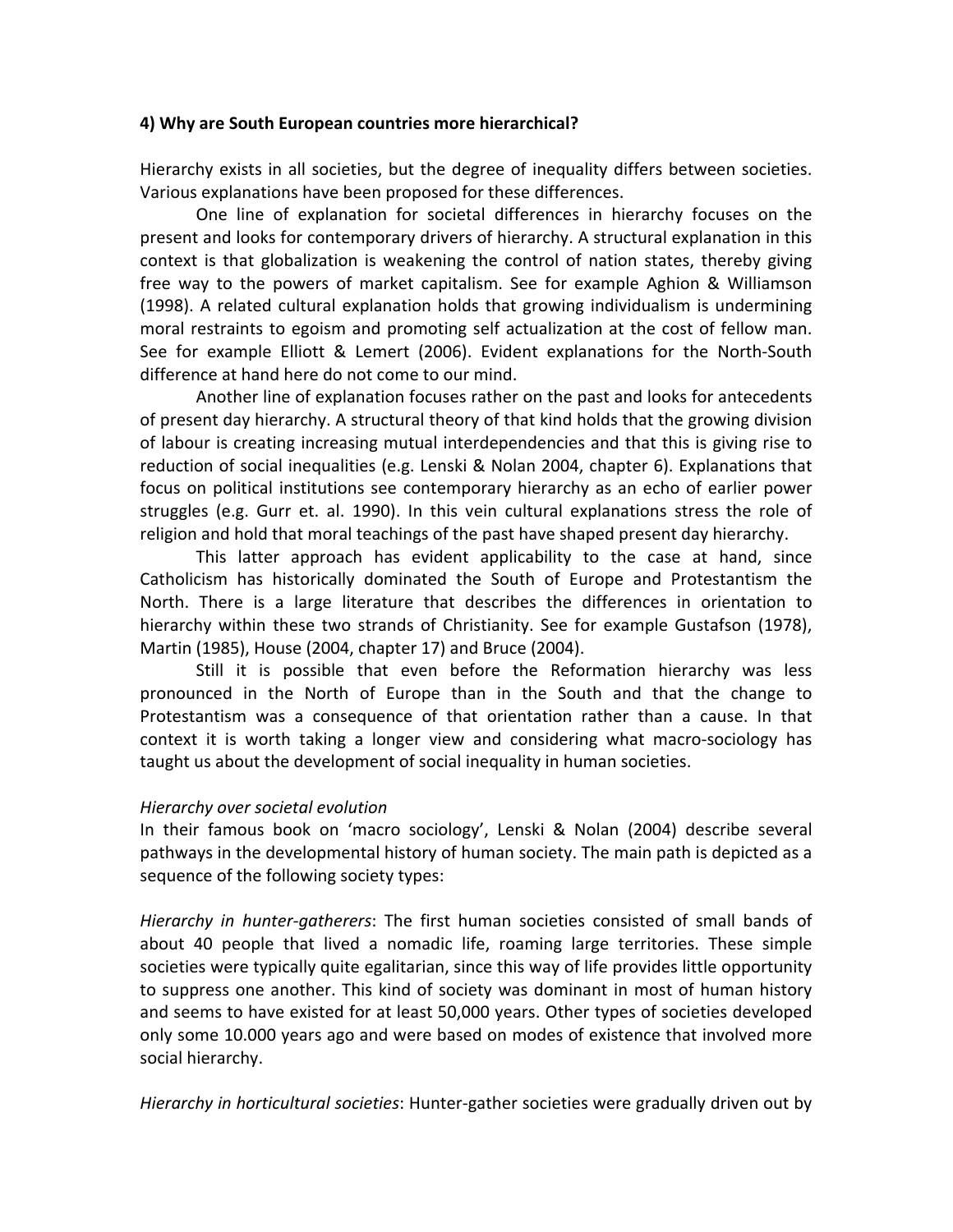horticultural societies, based on slash‐and‐burn agriculture. This way of existence created a surplus, which came to be taken by warrior classes. This resulted in an unprecedented social inequality, which grew ever stronger when competition within the warrior classes resulted in ever larger hierarchically organized empires. Slavery was quite common in this phase of societal evolution.

*Hierarchy in agrarian societies:* The invention of the plow brought about the permanent use of land and this made humans even more dependent on a plot of land and more vulnerable to exploitation by one another. Social inequality reached its historical maximum in the feudal system that came to existence in most advanced agrarian societies

*Hierarchy in industrial societies:* Only a few hundred years ago inventions such as steam machine triggered the Industrial Revolution. This way of existence resulted in a considerable decline of social inequality, among other things because the fine grained division of labour has created many mutual dependencies.

In alignment with this main developmental path, Nolan and Lenski describe, several side paths, among which the following:

*Hierarchy in fishing societies:* Fishing societies developed in places close to the sea, where fish provided an additional source of subsistence. These societies are also quite egalitarian, among other things because exploitation by warriors is less easy in this case.

*Hierarchy in maritime societies:* Maritime societies developed from fishing societies, taking advantage of their strategic situation to develop trading and commerce. Egalitarianism continued in this phase, again because this way of existence involves less vulnerability to dominance by others.

# *Feudal heritage stronger in the South, maritime heritage stronger in the North*

In this context we can make sense of the present day difference in hierarchy across the Northern and Southern countries of Europe. When societies drifted away from the hunter‐gatherer type of society, the Southern and Northern European areas seem to have followed somewhat different paths, due to different geographical and demographical constraints. Conditions in Northern Europe were more suited for the fishing and the maritime track, as appeared in the flourishing Viking societies before the Middle Ages and in maritime expansion of England and the Netherlands following the Middle Ages. More hierarchical agricultural‐based societies came to dominate in Southern Europe and this appears in a greater concentration of landownership and greater dominance of church and nobility. This is likely to have anchored hierarchy more strongly in the culture of Southern societies, whereas the original human bent to equality has been better preserved in Northern European countries.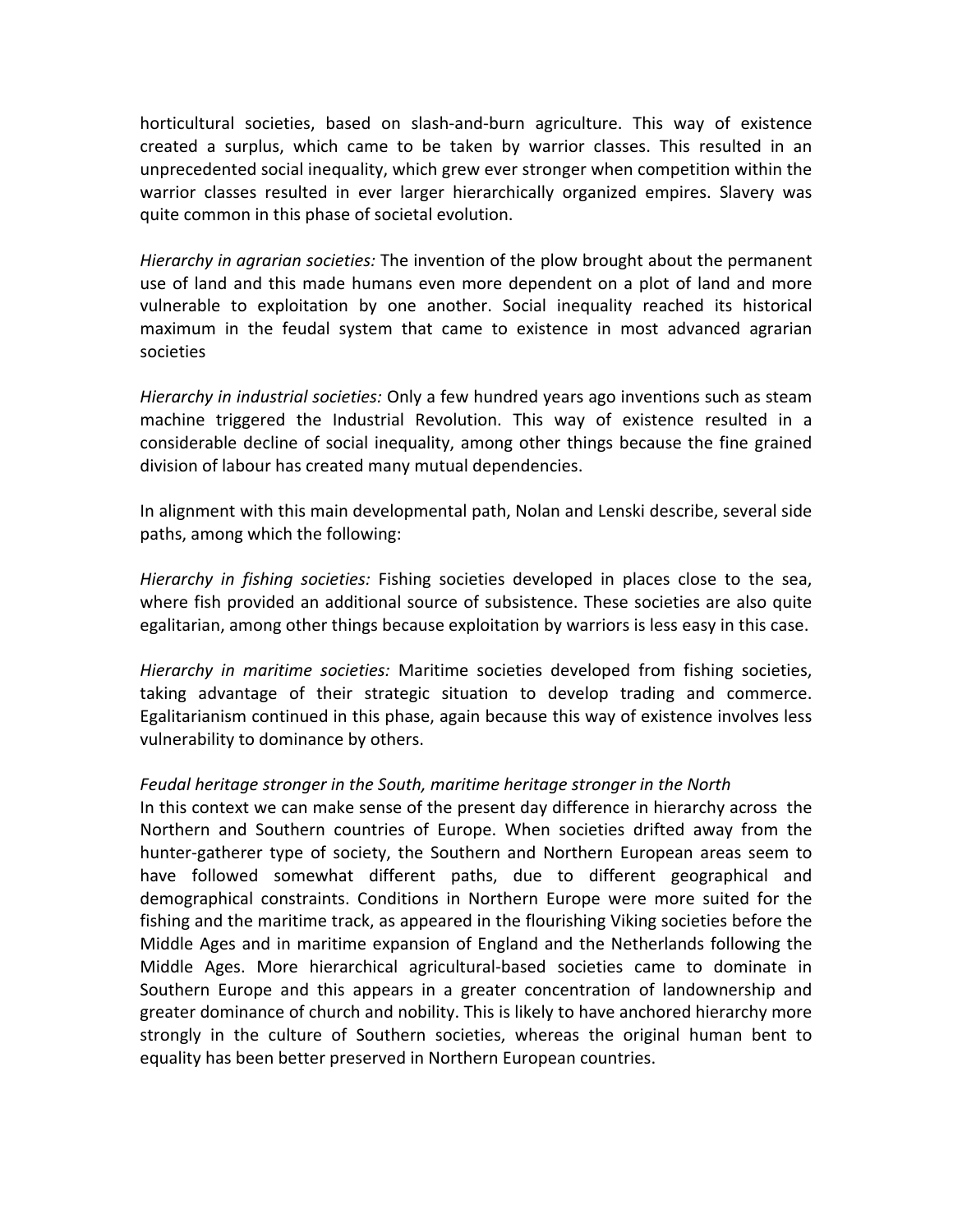# **5) Why are people less happy in hierarchical society?**

A common view is that happiness depends on the degree to which life fits one's values. In this context we could expect that people are less happy, the greater the difference between the degree of hierarchy they perceive to exist in their country and the degree of hierarchy they deem desirable. We checked this explanation using the above mentioned GLOBE study in which both perceived degree and acceptance of hierarchy were assessed in 53 nations. We computed the difference between perceived and accepted hierarchy, and added this as the variable ValuePracticeGapPD\_1996 to the datafile States of Nations. The correlation with happiness appeared to be small ( $r = -$ .14). This illustrates the limitations of this explanation: people can be made unhappy by the things they value. This is quite clear in the case of corruption, people being clearly less happy in countries where favouritism is morally endorsed. We see the same in this case of hierarchy, which is most accepted in the Southern European Latin countries that suffer from it.

A less common view holds that happiness depends more on fit of social organization with universal human nature than on fit with culturally variable notions of the good life. This view is explained in more detail in Veenhoven (1999). Seen in this context the question arises: Why is human nature hierarchy averse?

A plausible answer to this question is that the human species evolved in the context of hunter‐gatherer society, which was quite egalitarian and allowed a great deal of self‐direction. From this perspective, societal development went against human nature, at least in its agrarian phase. This view is presented convincingly by Mariansky and Turner (1992). In their book 'The social cage' they argue that humans are social animals, but that their need for social ties is limited. In their view, evolution has resulted in a human preference for the 'weak' social ties that exist in hunter‐gatherer societies, over the 'strong' social ties that came about later in agricultural society. 'Strong' ties with a clan were required for survival in the conditions of agrarian society, but pressed people into a 'social cage'. In the view of Mariansky and Turner, the industrial revolution has opened the door of that cage and has instigated a mass flight from the oppressive social networks of the land to the freedom of city life.

# **6) Conclusion**

People live happier in the Northern countries of Europe than in the Southern countries. This difference in happiness is paralleled by a difference in degree of social hierarchy; Southern countries are more hierarchical and probably so because feudalism has been more prominent in their history. The negative correlation between happiness and hierarchy is likely to reflect a causal effect, humans being hierarchy averse by nature.

#### **References**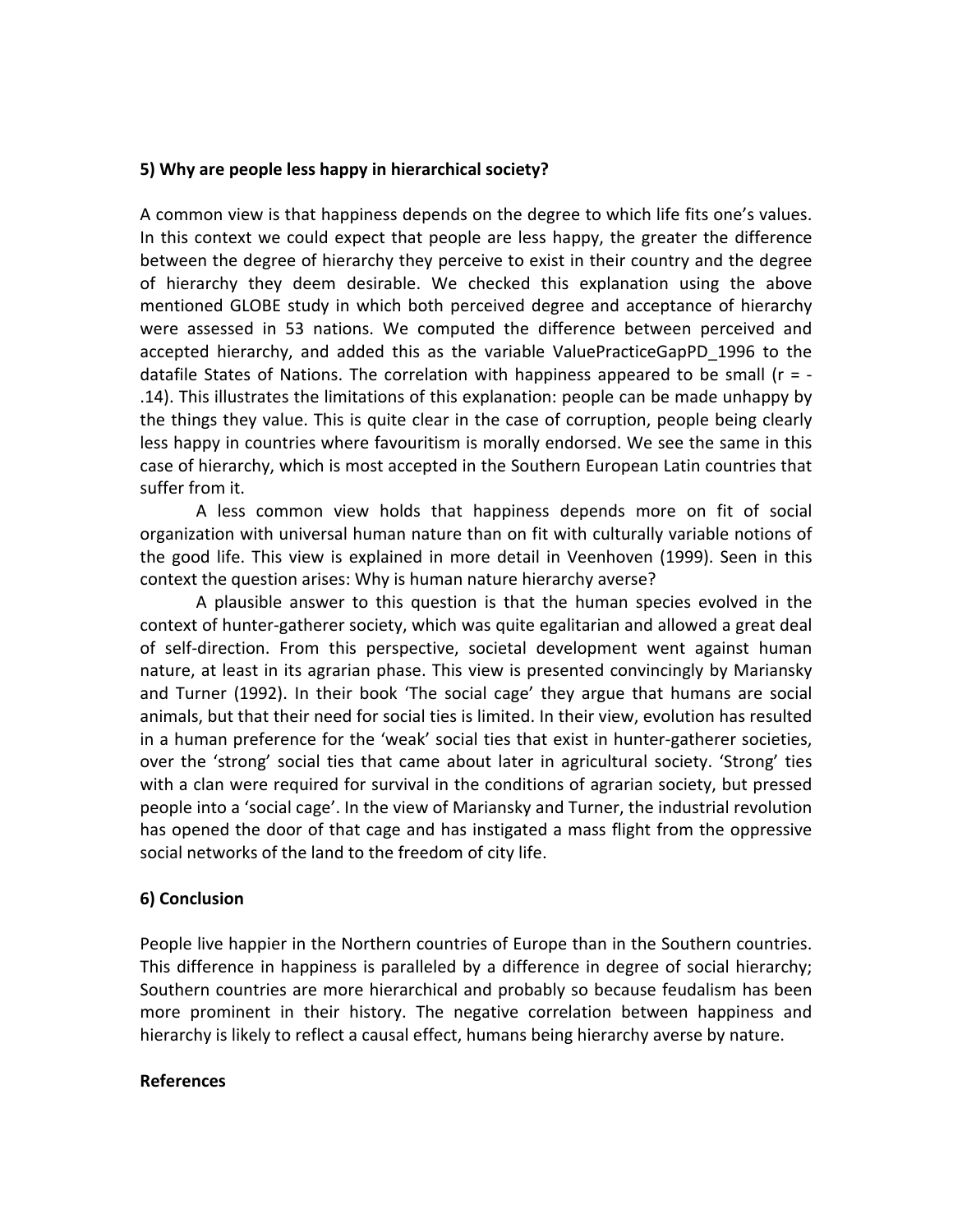- Aghion, P. & Williamson, J.G. (1998) *Growth, inequality and globalization: Theory, history and policy*, Cambridge University Press, USA.
- Anderson, R., Lyly‐Yrjanainen, M., Mikulic, B., Vermeylen, G., Zigante, V. (2009) *Second European Quality of Life Survey, Overview.* European Foundation for the Improvement of Living and Working Conditions.
- Bay, C. (1970) *The structure of freedom,* Stanford University Press, USA.
- Berg, M. & Veenhoven, R. (2010) *Doorgeschoten modernisering? Moderniteit en geluk in 141 landen (Too much modernity? Modernity and happiness in 141 nations),* in: Berg, M. 'Geluk in Landen: Een empirische studie naar de condities voor een gelukkige samenleving'. Dissertation, Erasmus University Rotterdam.
- Bjornskov, C., Dreher, A. & Fisher, J.A. (2007) *On gender inequality and life‐satisfaction: Does discrimination matter?* Discussion paper 2007‐07 University Of Gallen, Switzerland, Dpt of Economics.
- Bruce, S. (2004) *Did Protestantism create democracy*? Democratization 11: 3‐20
- Elliott, A. & Lemert, C.C. (2006) *The new individualism: the emotional costs of globalization,* Routledge, London, UK.
- Gallup, G. (2009) *Well‐Being Rankings Reveal State Strengths and Weaknesses.* The Gallup Company, 2009, Washington DC, USA.
- Gurr, T.R., Jaggers, K. & Moore, W.H. (1990) *The transformation of the Western state: The growth of democracy, autocracy and state power since 1800*, Studies in Comparative International Development 25: 73‐108.
- Gustafson, M. (1978) *Protestant and Roman Catholic ethics: Prospect for rapproachement*, University of Chicago Press, USA.
- Headey, B. (1992) *Understanding happiness: a theory of subjective well‐being*. Longman Cheshire.
- Helliweel, J.F. (2003) *How's Life? Combining Individual and National Variables to Explain Subjective Well‐Being*. Economic Modelling, 2003, Vol. 20, 331 – 360.
- Hofstede, G. (1994) *Cultures and organizations: software of the mind*. HarperCollins publishers.
- Hofstede, G. & Hofstede, G.J. (2005) *Allemaal Andersdenkenden: omgaan met cultuurverschillen*, Geheel vernieuwde editie, Uitgeverij Contact Amsterdam/Antwerpen. ISBN 9025426816.
- House, R.J., Hanges, P.J., Javidan, M., Dorfman, P.W., Gupta, V. (2004) *Culture, Leadership, and Organizations: The GLOBE Study of 62 Societies,* Sage publications. ISBN‐10: 0761924019.
- Inglehart, R. (2000) World Values Surveys and European Values Surveys, 1981, 1990, 1995‐1998, 1999‐2000 (Computer File) ICPSR Version. (Ann Arbor, Michigan: Inter‐university Consortium for Political and Social Research).
- Inglehart, R. (1990) *Culture Shift in Advanced Industrial Societies*, Princeton: Princeton University Press.
- Inglehart, R., Foa, R. & Peterson, C. (2008) *Development, Freedom and Rising happiness*, Perspectives on Psychological sciences 3: 264‐285.
- Lenski, G.& Nolan, P. (2004) *Human societies: an introduction to macrosociology,* ninth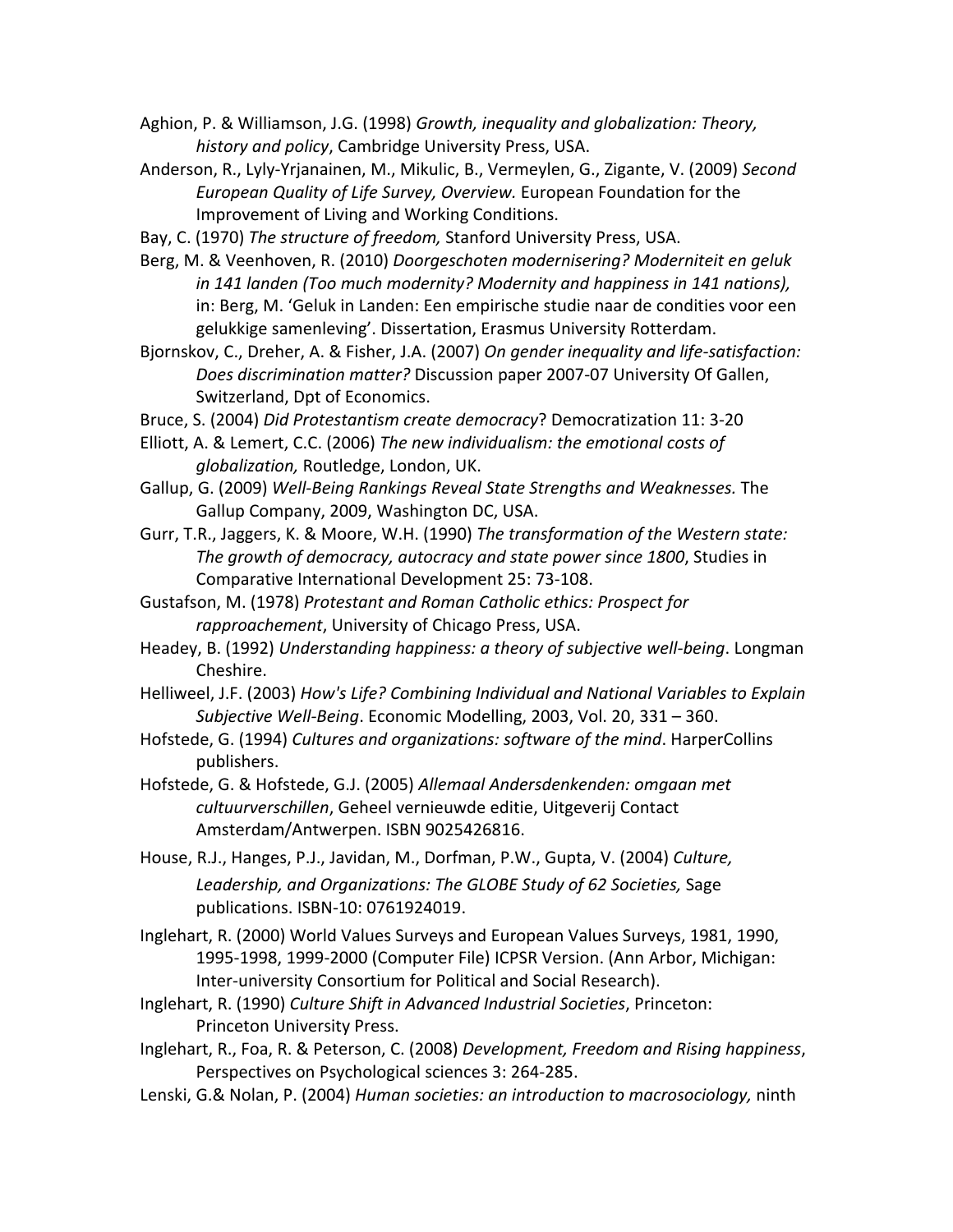edition, Paradigm Publishers. ISBN 1‐59451‐023‐7.

- Mariansky, A., Turner, J. (1992) *The social cage: Human nature and the evolution of society*, Stanford University Press.
- Martin, D.A. (1985) *Religion and public values: a protestant‐catholic contrast*, Review of Religious Research, Vol. 26, Num. 4, 313 – 331.
- Ostroot, N., Snyder, W.W. (1985) *Measuring Cultural Bias in a Cross‐National Study,* Social Indicators Research, Vol. 17, 243 – 251.
- Ott, J.C. (2010) *Good Governance and Happiness in Nations: Technical Quality Precedes Democracy and Quality Beats Size*. Journal of Happiness Studies, Vol. 11, 353 – 368.

Veenhoven, R. (1984) *Databook of happiness*, Kluwer Academic.

- Veenhoven, R. (1993) *Happiness in Nations: Subjective appreciation of life in 56 nations 1946‐1992*, RISBO, Erasmus University Rotterdam, Netherlands.
- Veenhoven, R. (1999) *Quality‐of‐Life in Individualistic Society. A Comparison of 43 Nations in the Early 1990's,* Social Indicators Research, 48: 157 – 186.
- Veenhoven, R. (2000) *Freedom and Happiness: A Comparative Study in Fourty‐four Nations in the Early 1990s.* Diener, E., Suh, E.M., Eds.:"Culture and Subjective Well‐Being", MIT Press, 2000, Cambridge, USA, 257 – 288.
- Veenhoven, R. (2006) *Quality of life in modern society, Measured with Happy Life Years* In: Yew‐Kwang Ng & Lok Sang Ho (Eds.) 'Happiness and Public Policy, Theory, Case studies and Implications' Palgrave‐Macmillan, New York, 2006, ISBN 13: 978‐0‐230‐00497‐9, chapter 2, pp.19‐44.
- Veenhoven, R. (2010a), *World Database of Happiness*, map of happiness, Erasmus University Rotterdam. Assessed at: [http://worlddatababaseofhappiness.eur.nl/hap\\_nat/maps?Map\\_AverageHappin](http://worlddatababaseofhappiness.eur.nl/hap_nat/maps?Map_AverageHappiness.php)

[ess.php](http://worlddatababaseofhappiness.eur.nl/hap_nat/maps?Map_AverageHappiness.php)

- Veenhoven, R. (2010b), *World Database of Happiness*, collection Measures of Happiness, Erasmus University Rotterdam, Assessed at: [http://worlddatababaseofhappiness.eur.nl/hap\\_quer/hqi\\_fp.php](http://worlddatababaseofhappiness.eur.nl/hap_quer/hqi_fp.php)
- Veenhoven, R. (2010c), *World Database of Happiness*, collection Happiness in Nations, Erasmus University Rotterdam, Assessed at:

[http://worlddatababaseofhappiness.eur.nl/hap\\_nat/nat\\_fp.php](http://worlddatababaseofhappiness.eur.nl/hap_nat/nat_fp.php)

Veenhoven, R. (2010d), *World Database of Happiness*, data file 'States of Nations', Erasmus University Rotterdam, Assessed at: [http://worlddatababaseofhappiness.eur.nl/statnat/statnat\\_fp.htm](http://worlddatababaseofhappiness.eur.nl/statnat/statnat_fp.htm)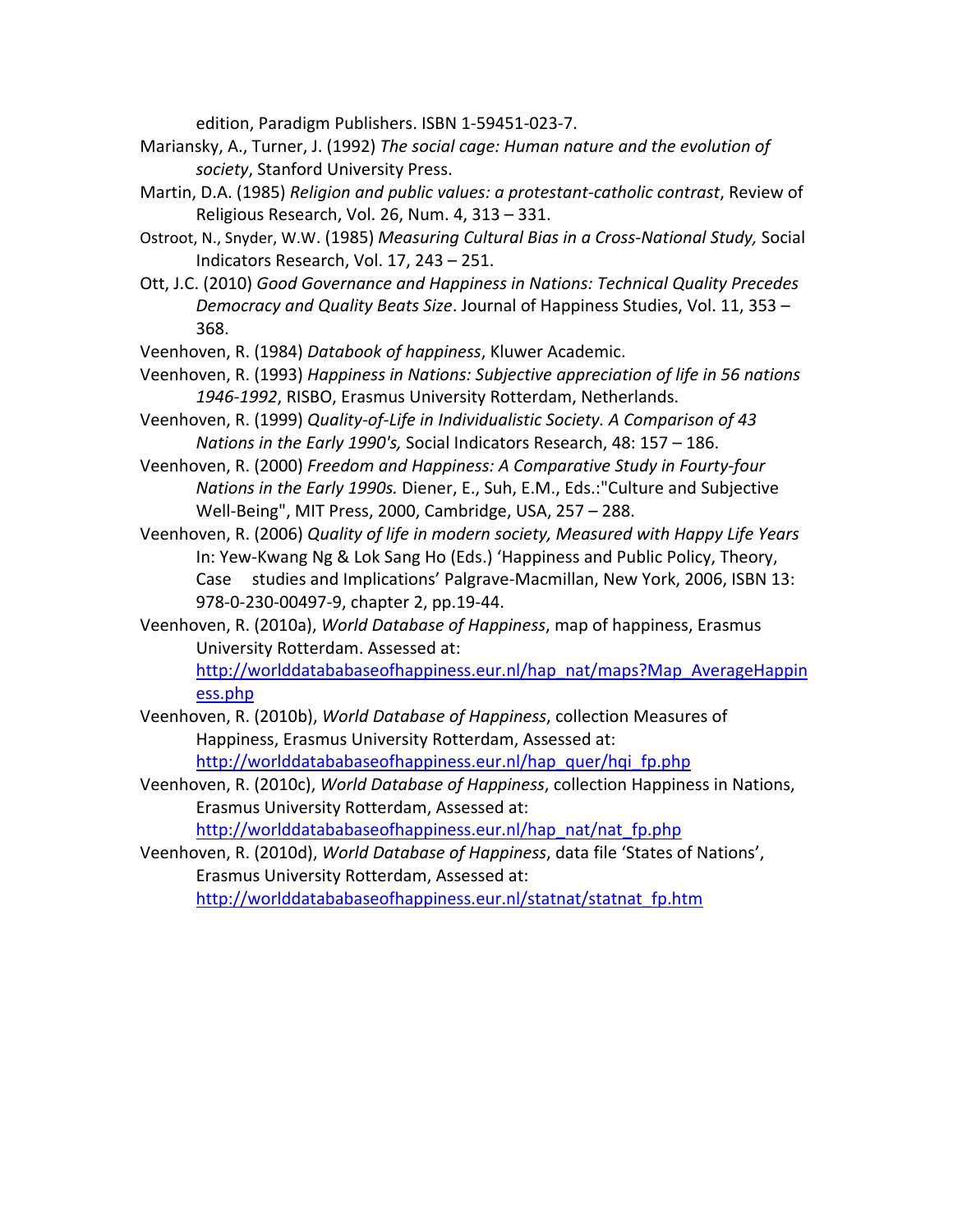# <span id="page-14-0"></span>**Table 1: Average happiness in Northern and Southern European nations around 2005**

| <b>Region</b><br><b>Nation</b>          |                               | Life satisfaction   | Mood       | Contentment |  |
|-----------------------------------------|-------------------------------|---------------------|------------|-------------|--|
|                                         |                               | (Overall happiness) | (affective | (cognitive  |  |
|                                         |                               |                     | component) | component)  |  |
| Northern                                | Denmark                       | 8.3                 | 60         | 3.9         |  |
|                                         | <b>Netherlands</b>            | 7.7                 | 58         | 3.9         |  |
|                                         | Sweden                        | 7.8                 | 56         | 4.1         |  |
|                                         | Average                       | 7.9                 | 58         | 4.0         |  |
| Southern                                | France                        | 6.6                 | 42         | 3.5         |  |
|                                         | Italy                         | 6.7                 | 39         | 3.3         |  |
|                                         | Spain                         | 7.3                 | 49         | 3.6         |  |
|                                         | Average                       | 6.9                 | 43         | 3.5         |  |
|                                         | <b>North-South difference</b> |                     |            |             |  |
| In points on scale                      |                               | 1.0                 | 15         | 0.5         |  |
| In % actual scale range in<br>the world |                               | 17%                 | 31%        | 32%         |  |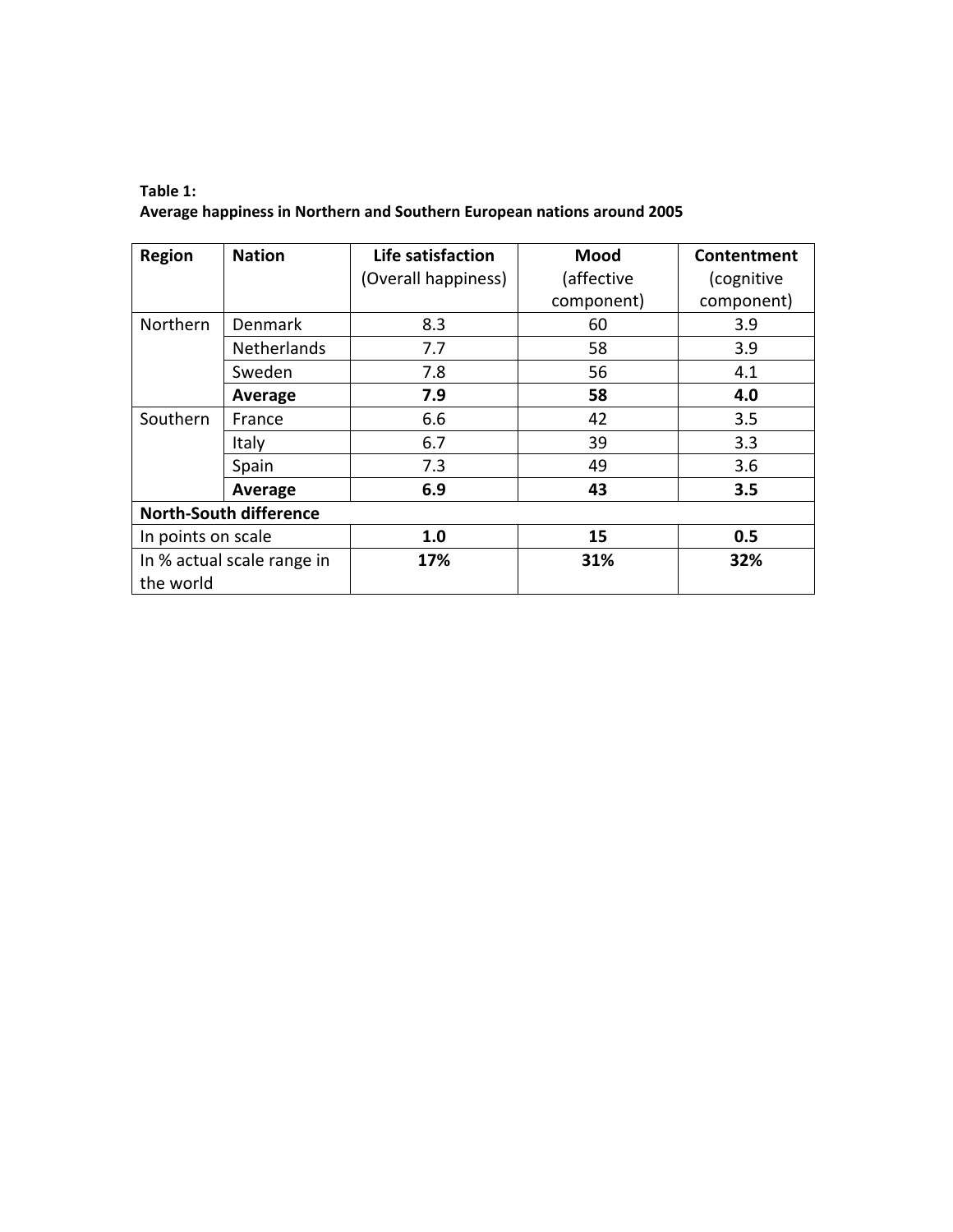<span id="page-15-0"></span>

| Table 2:                                                                                    |  |
|---------------------------------------------------------------------------------------------|--|
| Life, work and financial satisfaction in Northern and Southern European nations around 2005 |  |
|                                                                                             |  |

| <b>Region</b>                           | <b>Nation</b>                 | <b>Satisfaction with</b><br>job <sup>2</sup> | <b>Satisfaction with</b><br>home life <sup>3</sup> | <b>Satisfaction</b><br>with financial<br>situation of<br>household <sup>4</sup> |
|-----------------------------------------|-------------------------------|----------------------------------------------|----------------------------------------------------|---------------------------------------------------------------------------------|
| Northern                                | <b>Denmark</b>                | 8.2                                          | 8.7                                                | 7.3                                                                             |
|                                         | <b>Netherlands</b>            | 7.6                                          | 8.1                                                | 7.5                                                                             |
|                                         | Sweden                        | 7.7                                          | 8.4                                                | 6.8                                                                             |
|                                         | Average                       | 7.8                                          | 8.4                                                | 7.2                                                                             |
| Southern                                | France                        | 6.9                                          | 7.6                                                | 6.0                                                                             |
|                                         | Italy                         | 7.3                                          | 7.7                                                | 6.8                                                                             |
|                                         | Spain                         | 7.1                                          | 7.6                                                | 6.1                                                                             |
|                                         | Average                       | 7.1                                          | 7.6                                                | 6.3                                                                             |
|                                         | <b>North-South difference</b> |                                              |                                                    |                                                                                 |
| In points on scale                      |                               | 0.7                                          | 0.8                                                | 0.9                                                                             |
| In % actual scale range in<br>the world |                               | 23%                                          | 23%                                                | 21%                                                                             |

<span id="page-15-2"></span><span id="page-15-1"></span><sup>&</sup>lt;sup>2</sup> World Values Survey, Job satisfaction, C033, available at: http://www.worldvaluessurvey.org/<br><sup>3</sup> World Values Survey, Satisfaction with home life, D002<br><sup>4</sup> World Values Survey, Satisfaction with financial situation of

<span id="page-15-3"></span>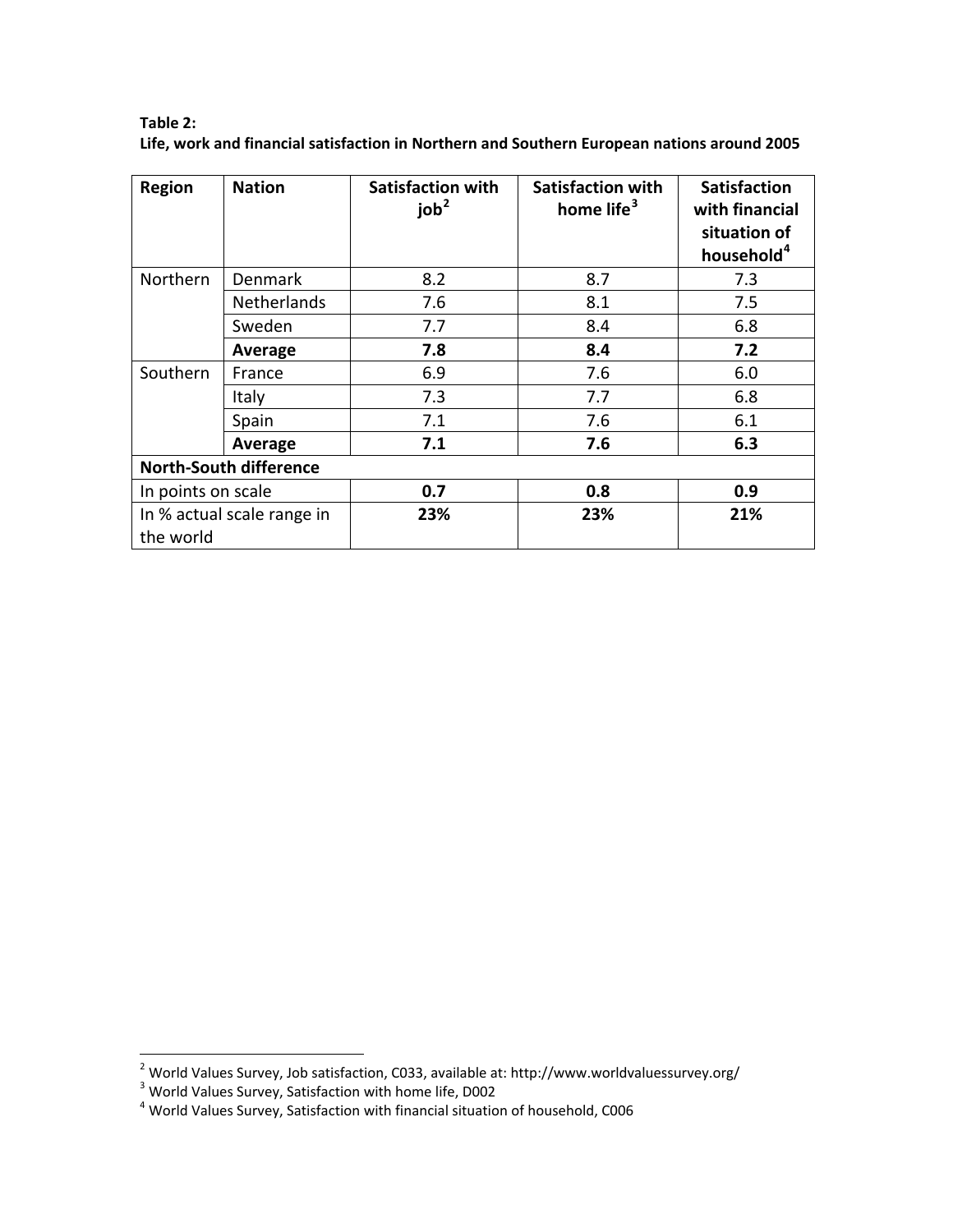| Table 3:                                                                  |
|---------------------------------------------------------------------------|
| Valuation in the equality of hierarchy in Northern and Southern countries |

<span id="page-16-0"></span>

|                                         |                    | Perception<br>of<br>hierarchy              | <b>Perception of freedom</b>                                    |                                                     |                                                                      | Acceptance<br>of hierarchy             | <b>Power</b><br><b>Distance</b><br><b>Index</b> |
|-----------------------------------------|--------------------|--------------------------------------------|-----------------------------------------------------------------|-----------------------------------------------------|----------------------------------------------------------------------|----------------------------------------|-------------------------------------------------|
|                                         |                    | Practice<br>Power<br>Distance <sup>5</sup> | Free in<br>decision-<br>making at<br>$work^6$<br>$(scale 1-10)$ | Feel<br>exploited<br>at work <sup>7</sup><br>(in %) | Perceived<br>freedom<br>and control<br>in life $8$<br>$(scale 1-10)$ | Hierarchy as<br>it should <sup>9</sup> | $PDI^{10}$                                      |
| <b>Northern</b><br>countries            | Denmark            | 3.89                                       | 7.4                                                             | 39                                                  | 7.1                                                                  | 2.76                                   | 18                                              |
|                                         | The<br>Netherlands | 4.11                                       | 7.3                                                             | 38                                                  | 6.2                                                                  | 2.45                                   | 38                                              |
|                                         | Sweden             | 4.85                                       | 7.4                                                             | 39                                                  | 7.3                                                                  | 2.70                                   | 31                                              |
|                                         | Average            | 4.28                                       | 7.4                                                             | 39                                                  | 6.9                                                                  | 2.64                                   | 29                                              |
| <b>Southern</b><br>countries            | France             | 5.28                                       | 6.3                                                             | 62                                                  | 6.3                                                                  | 2.76                                   | 68                                              |
|                                         | Italy              | 5.43                                       | 6.7                                                             | 46                                                  | 6.1                                                                  | 2.47                                   | 50                                              |
|                                         | Spain              | 5.52                                       | 6.5                                                             | 45                                                  | 6.7                                                                  | 2.26                                   | 57                                              |
|                                         | Average            | 5.41                                       | 6.5                                                             | 51                                                  | 6.4                                                                  | 2.50                                   | 58                                              |
| North-South<br>difference               |                    |                                            |                                                                 |                                                     |                                                                      |                                        |                                                 |
| In points on scale                      |                    | 1.13                                       | 0.9                                                             | 12                                                  | 0.5                                                                  | 0.14                                   | 29                                              |
| In % actual scale range<br>in the world |                    | 59%                                        | 30%                                                             | 50%                                                 | 20%                                                                  | 10%                                    | 31%                                             |

<span id="page-16-1"></span><sup>&</sup>lt;sup>5</sup> World Database of Happiness, States of Nations, PracticePowerDistance\_1996<br><sup>6</sup> World Values Survey, Freedom decision taking in job (C034)<br><sup>7</sup> World values survey, Often feel exploited in your job (C032)<br><sup>8</sup> World Data

<span id="page-16-2"></span>

<span id="page-16-3"></span>

<span id="page-16-4"></span>

<span id="page-16-5"></span>

<span id="page-16-6"></span>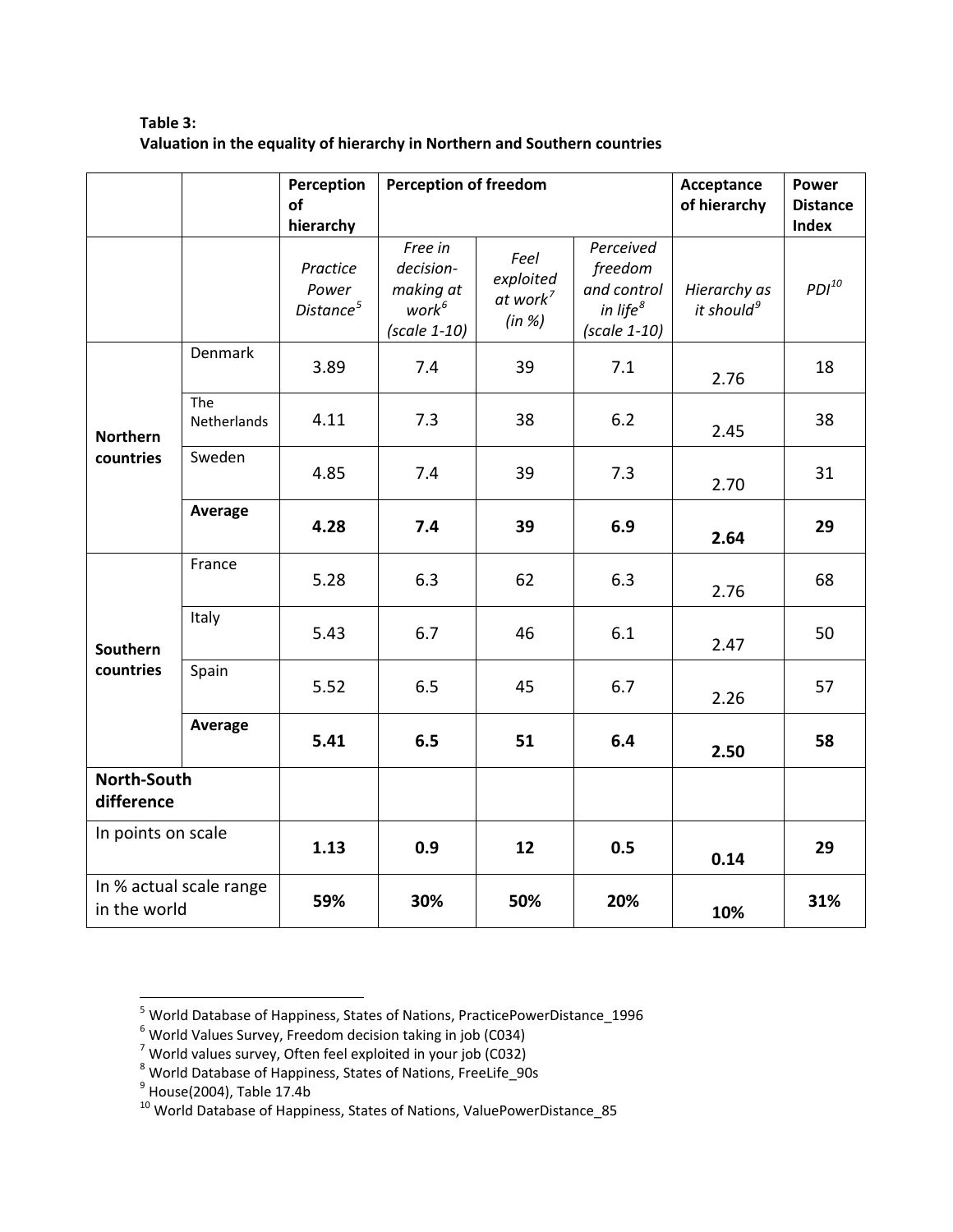

**Figure 1: Life satisfaction by economic prosperity in Western countries around 2005[11](#page-17-0)** 

**GDP 2005 Buying power per capita 2005**

1

<span id="page-17-0"></span> $^{11}$  World Database of Happiness, States of Nations, RGDP\_2005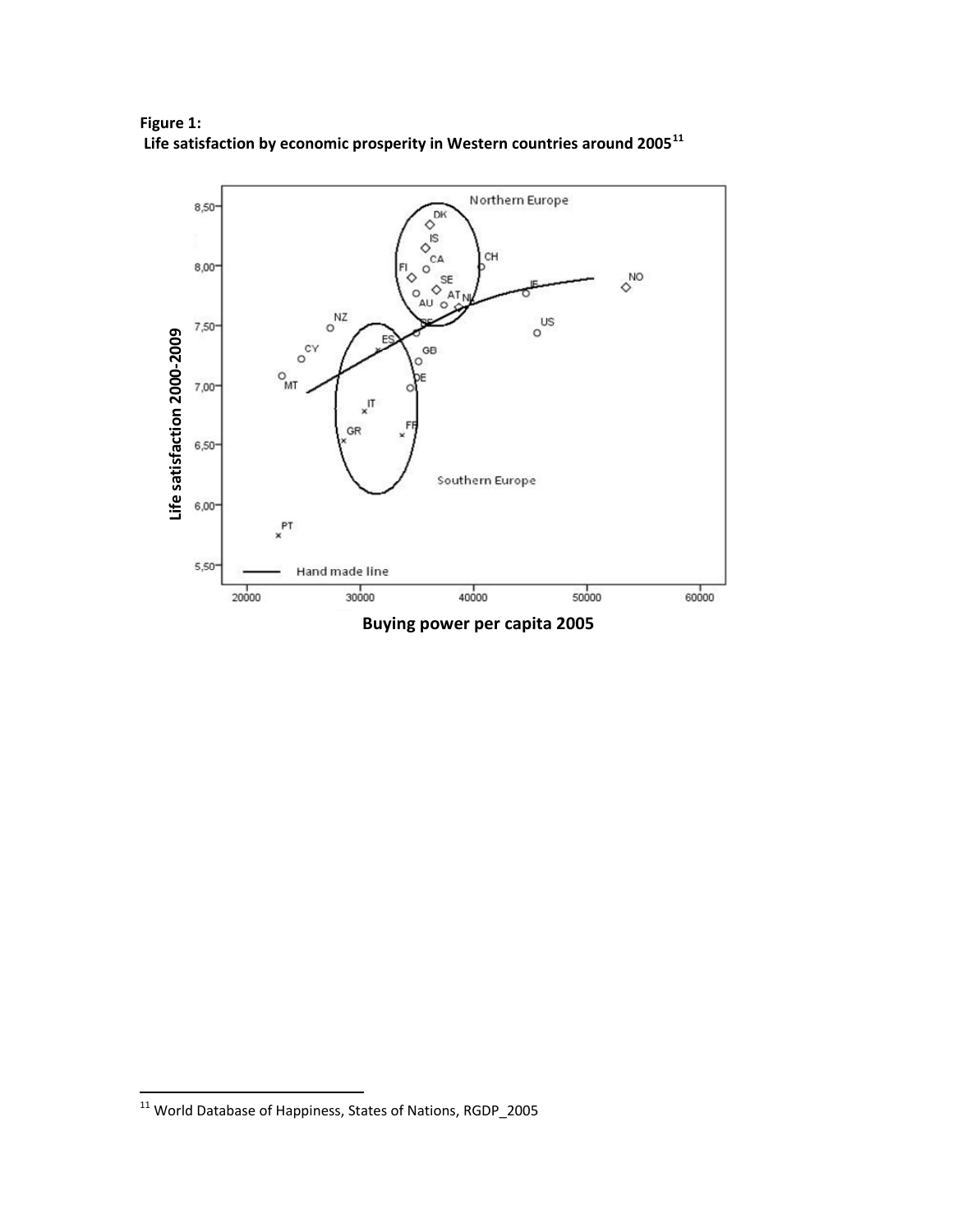

<span id="page-18-0"></span>**Figure 2: Life satisfaction[12](#page-18-1) by perceived freedom and control in life[13](#page-18-2), in 85 countries**

Perceived freedom and control in life 1990s

<span id="page-18-1"></span><sup>&</sup>lt;sup>12</sup> World Database of Happiness, States of Nations, HappinessLS10\_1990s<br><sup>13</sup> World Database of Happiness, States of Nations, FreeLife\_90s

<span id="page-18-2"></span>